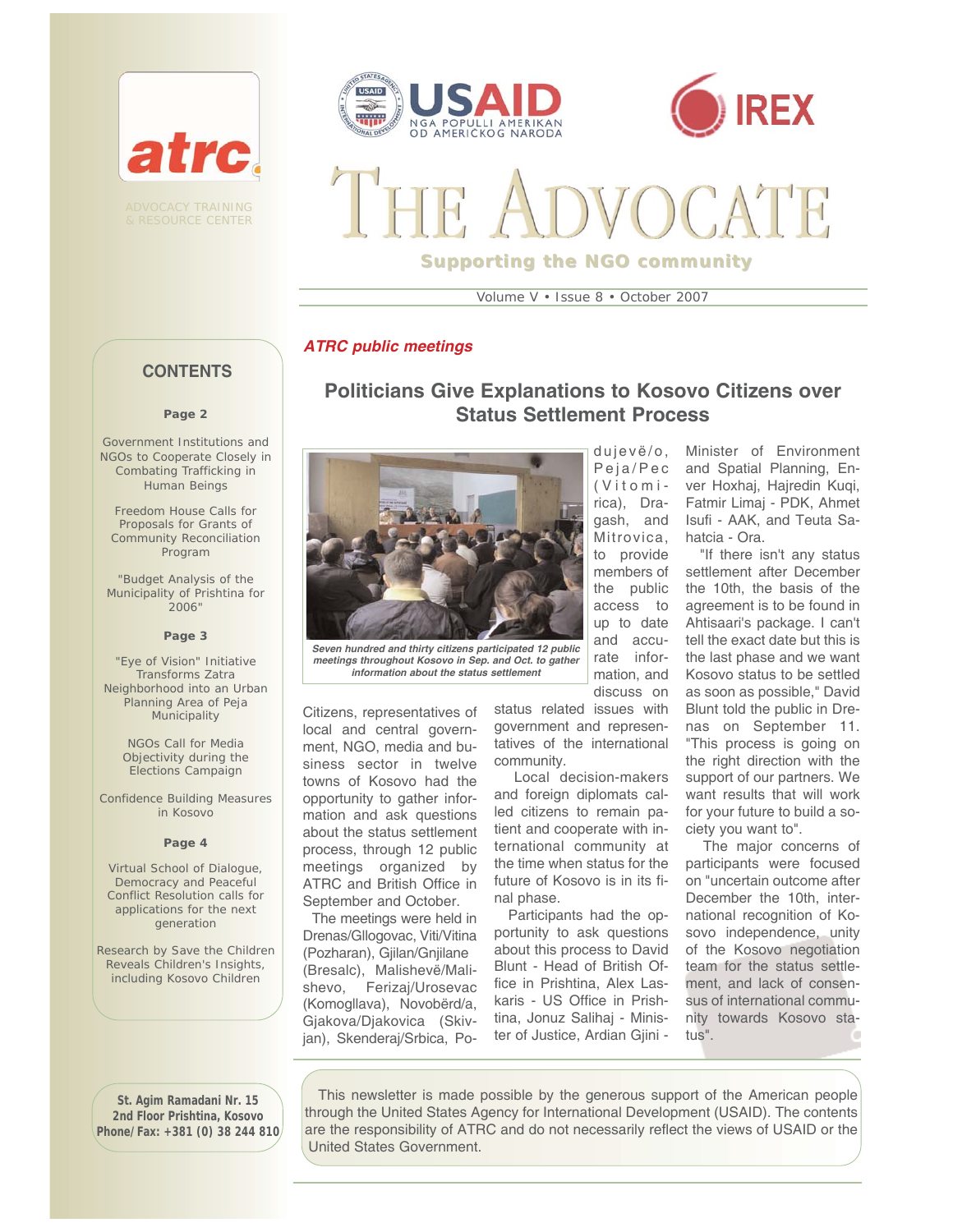#### *NGO publication*

### **"Budget Analysis of the Municipality of Prishtina for 2006"**

The non-governmental organization "New Millennium" published a budget analysis of Municipality of Prishtina for 2006, an initiative supported by ATRC and IREX Kosovo Civil Society Program.

At the presentation of this publication on October 1, representatives of New Millennium reported a series of issues related to the Municipal budget. According to it "budget of the year 2006 is 17% lower compared to the previous year."

This budget analysis was backed on the budget annual report of 2006 released by Municipality of Prishtina. The parameters were obtained from the budget plan for 2006 by comparing them with the previous year and the upcoming one, 2007.

The main parameters emphasized in the publication are focused on budget and expenditure planning in proportion with expenditure consumption.

The analysis includes information on budget planning, comparison of the planned budgetary incomes for 2005 versus 2006, for 2006 versus 2007, planning and consumption of budgetary incomes for 2006, budget expenditure, salaries, services …

*For the full publication, contact ojqmileniumi@yahoo.com*

# **Government Institutions and NGOs to Cooperate Closely in Combating Trafficking in Human Beings**

The Advocacy Training and Resource Center (ATRC) and Partnership Against Trafficking in Human (PATH) implemented by Catholic Relief Services (CRS) and partners organized six regional roundtable discussions in six main Kosovo towns to address the trafficking in human beings.

The roundtables entitled "The Importance of Civil Society in Combating Trafficking in Human Beings," were organized specifically for Kosovar civil society organizations in the regions of Prishtina, Peja, Mitrovica, Prizren, Ferizaj and Gjilan.

The initiative brought together local NGOs and experts from the public sphere and civil society to learn further about and comment upon the implementation of the Kosovo Action Plan to

Combat **Trafficking** in Human Beings. Represen-

tatives of Municipal presidency, local shelters for victims of trafficking, mu-

nicipal employees of Centers for Social Work and Victims Advocate Unit, Kosovo NGOs in the region, Kosovo Law Centre (KLC) participated in the discussions.

KLC presented a civil society monitoring report of the Kosovo Action Plan which covered a period of 18 months.

The roundtables were open discussions for all participants who recom-

*The roundtable discussion held in Peja on September 5* 

mended "government institutions and NGOs to cooperate closely in fighting trafficking in human beings, prosecutor institutions and courts to be involved in implementation of the Kosovo Action Plan, media to give more space and cover issues related to trafficking in human beings …

> *For more information, contact info@advocacycenter.org*

## *NGO funding opportunity*

# **Freedom House Calls for Proposals for Grants of Community Reconciliation Program**

On October 3, Freedom House announced the recent series of grants for the Kosovo Community Reconciliation Program (KCRP) aimed at achieving stable multi-ethnic communities and contributing to lessening ethnic tensions in Kosovo.

KCRP program, funded by the U.S. Agency for International Development (USAID), is focused on civil society efforts aimed at generating changes and reforms to advocate for reconciliation and become a stronger voice in Kosovo's future. The primary objec



*Freedom House will award grants that promote cross-community reconciliation and dialogue, which will include grants to civil society organizations in creating advocacy coalitions or networks to address specific long-term reconciliation topics.*

tives of the program are: cross-community reconciliation efforts to increase inter-ethnic communication and cooperation; and civil society organizations as leaders in community reconciliation in Kosovo.

The deadline for submitting proposals is November 05, 2007.

*For further information about call for proposals, application and budget forms, contact 038 248 699 orfreedomhouse.ks@gmal.c om*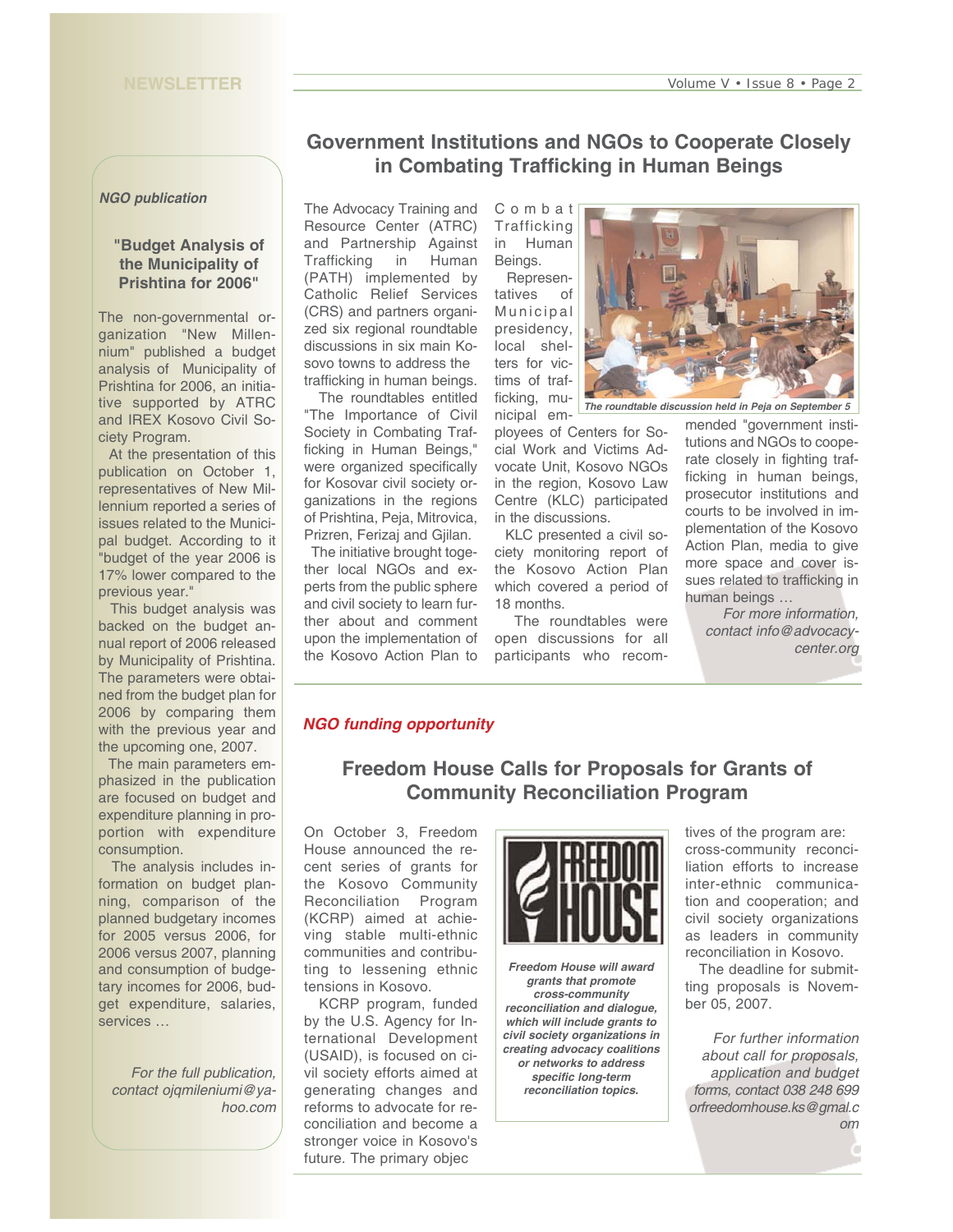### *Local urban development plans*

#### *Project on ethnic relations*

### **Confidence Building Measures in Kosovo**

The Project on Ethnic Relations (PER) published in September 30 a report about "Confidence Building Measures in Kosovo."

PER aims to "launch a set of confidence-building measures between Albanians, Serbs, Roma, and other ethnic communities in Kosovo to support the ongoing efforts of the international community to resolve the future status of Kosovo".

The initiative began in June 2006 and concluded in July 2007.

The report content includes: needs of the Serb community in Kosovo; Roma, Ashkali, and Egyptians of Kosovo; interethnic relations; education for non-Albanian communities; implementing the proposal for status settlement; security and the status process; the Balkans as a source of security and stability in Europe; confidence building during the status process, etc.

*For the full report, visit: http://www.per-usa.org/Reports/KS03\_Kosovo\_Confidence\_Building\_2007.pdf*

*Source: Project on Ethnic Relations* 

# **"Eye of Vision" Initiative Transforms Zatra Neighborhood into an Urban Planning Area of Peja Municipality**

The town of Peja has a number of informal neighborhoods (settlements). The so-called Zatra neighborhood was one of them until April 2007 when the non-governmental organization "Eye of Vision" initiated an urban planning process, in partnership with UN Habitat and Municipality of Peja.

Now Zatra is an urban planning area within the Peja Municipality as a result of advocacy efforts of this NGO.

Through this initiative, supported by ATRC and IREX Kosovo Civil Society Program, Eye of Vision aimed to increase participation of Zatra residents and their input in drafting roadmap priorities for urban development and its implementation.

"The Peja Municipality did not hold any consultative

meeting with citizens in order to start urban planning process", Veton Mujaj, director of Eye of Vision, stated.

"We organized meeting with Zatra community representatives to inform them about urban regulatory plan for this neighborhood. Three types of questionnaires were delivered to 350 households (the ques-

tionnaires focused on urban economic situation, family situation and infrastructure)," Mujaj added. The research results were analyzed, Zatra residents were informed, and their priorities reflected in the municipal urban plan.

The plan for urban development of Zatra as a legal act approved by Municipal Assembly of Peja, prohibits municipal administration to allow re-parceling and building in this neighborhood if that isn't in accordance with the plan, which includes a map for usage of land in Zatra.

Eye of Vision will continue its work in identifying informal neighborhoods in cooperation with community groups aiming to involve them in the urban development plan of Peja Municipality.



*For more information, contact vizioni@gmail.com* 

### *2007 Kosovo elections*

# **NGOs Call for Media Objectivity during the Elections Campaign**



Local NGO and media representatives discussed their role in the general and local elections process to be held on November 17. They gathered on October 2 at a press club organized by IREX Kosovo Civil Society Program and USAID's Kosovo Media Assistance Program held at ATRC aiming to inform media about its role, importance of impartial reporting and innovations in the election process of November 17.

Participants commented that media and NGOs' role in the elections process is essential, therefore it's necessary to report fairly about elections campaign and communicate to citizens the importance of casting their votes.

"Media is one of the key factors of fair elections as citizens most of the information receive through media", Leon Malazogu from the coalition "Democracy in action: Election 2007,"said.

> *For more information, contact shpantina@irexkcsp.org*